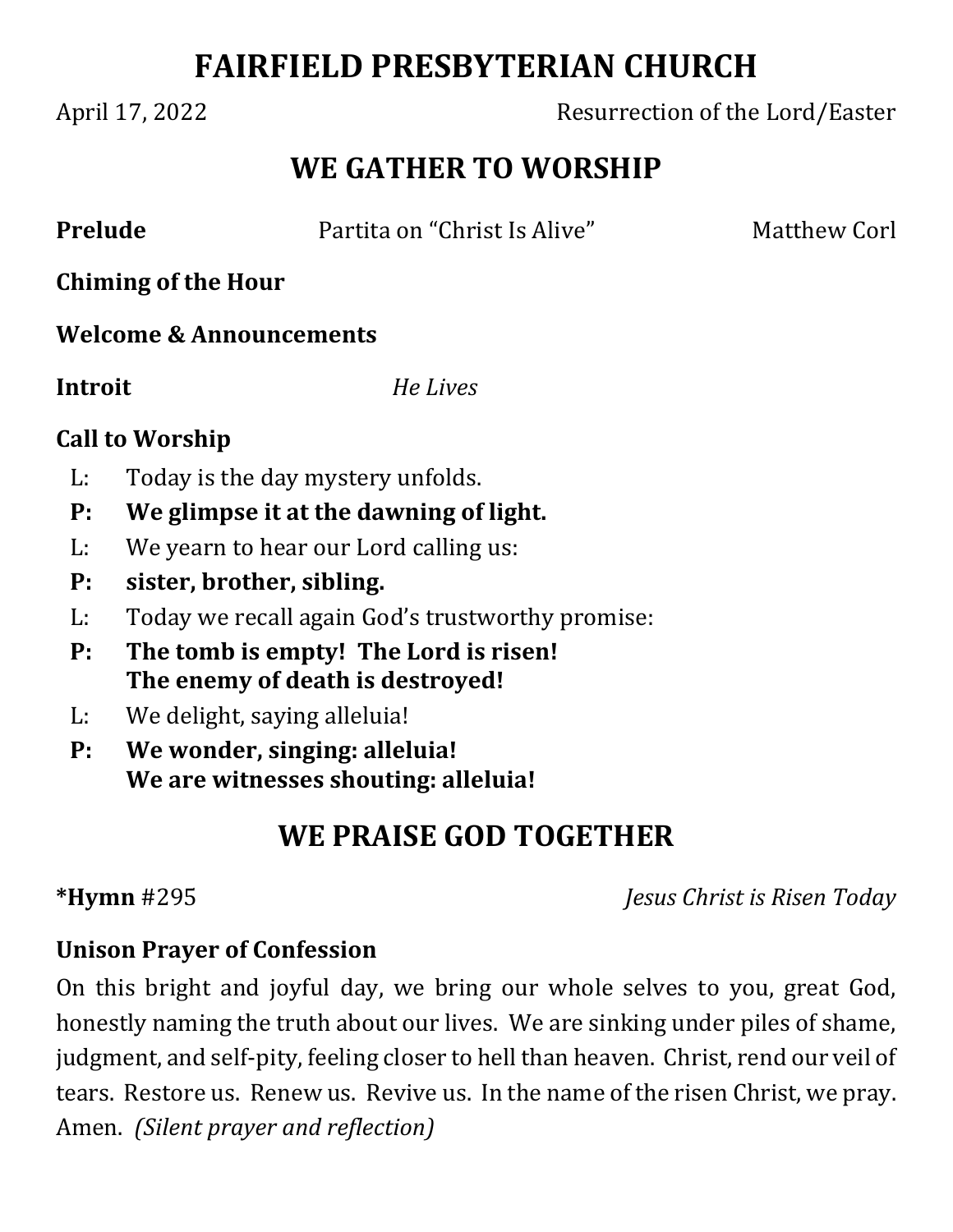## **Words of Assurance**

Leader: Friends, in Jesus Christ our sins are forgiven! **People: Thanks be to God!**

## **\*Gloria Patri**

 *Glory be to the Father and to the Son and to the Holy Ghost; as it was in the beginning, is now, and ever shall be, world without end. Amen, Amen.*

**Hymn** #298 *The Day of Resurrection*

**Psalter Reading** Psalm 118: 1-2, 14-24

- L: Give thanks to the Lord, for the Lord is good; God's mercy endures forever.
- **P: Let Israel now declare, "God's mercy endures forever."**
- L: The Lord is my strength and my song, and has become my salvation.
- **P: Shouts of rejoicing and salvation echo in the tents of righteousness: "The right hand of the Lord acts valiantly!**
- L: The right hand of the Lord is exalted! The right hand of the Lord acts valiantly!"
- **P: I shall not die, but live, and declare the works of the Lord.**
- L: Open for me the gates of righteousness; I will enter them and give thanks to the Lord.
- **P: "This is the gate of the Lord; here the righteous may enter."**
- L: I give thanks to you, for you have answered me and you have become my salvation.
- **P: The stone that the builders rejected has become the chief cornerstone.**
- L: By the Lord has this been done; it is marvelous in our eyes.